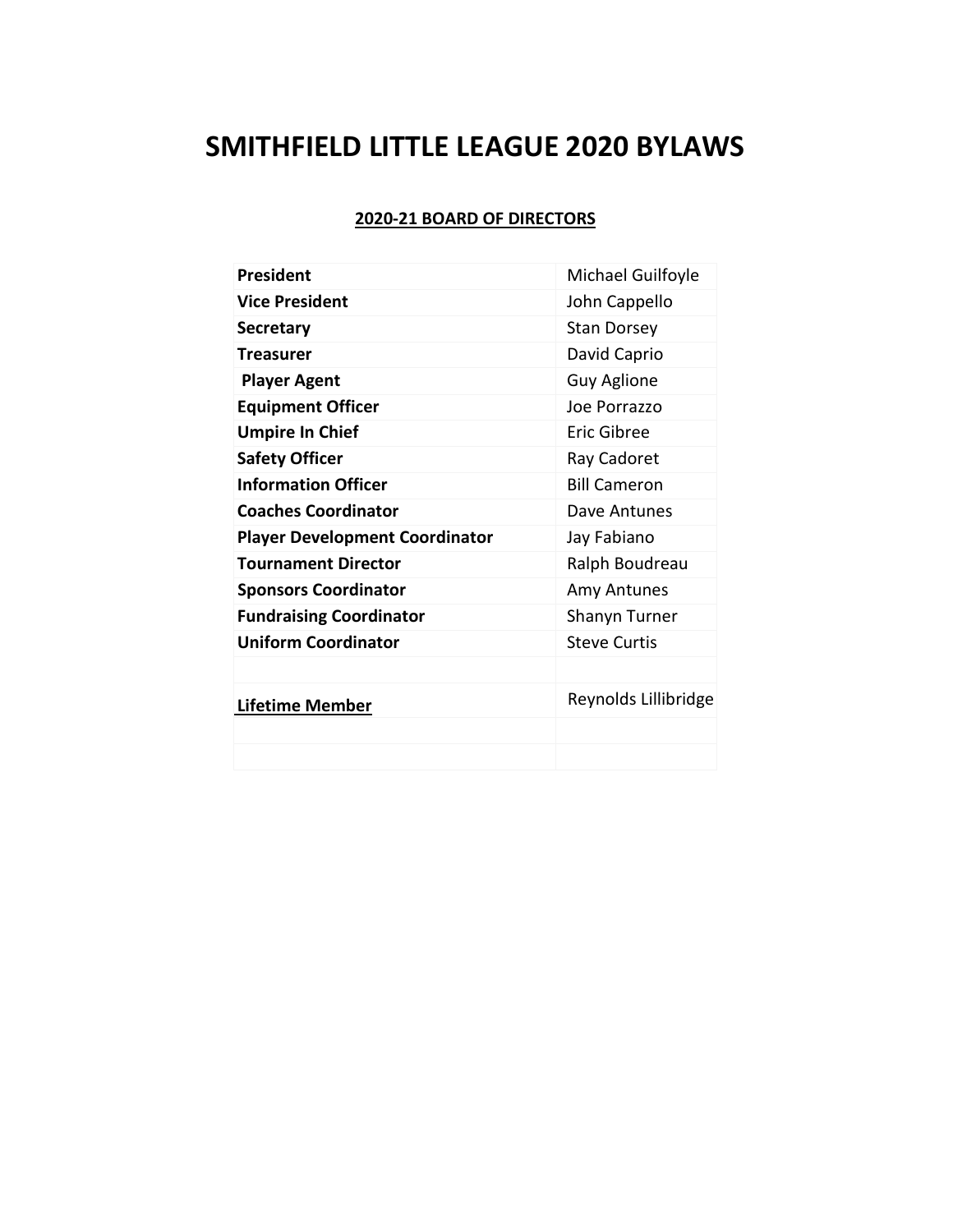- 1. Any regular member in good standing may run for the BOD by having his/her name nominated according to the procedures established by the BOD. Elections will be annually in September but no later than October.
- 2. Active board and lifetime board members who attend fifty percent (50%) of all regularly scheduled board meetings are entitled to voting rights at those meetings.
- 3. A general summary of any BOD meeting excluding specific or personal information will be made available to the General Membership upon receipt of a written request accompanied by a self-addressed stamped envelope.
- 4. Annual membership dues will be \$20.00 and are payable to the Smithfield Little League.
- 5. General membership meetings will be held periodically commencing in October through and including September. A complete calendar of meetings will be made available to all members on the website.
	- a. Failure to receive a notice will not be accepted as a valid excuse for not attending meetings. It remains the responsibility of the member to refer to the season itinerary or contact other members for meeting dates.
	- b. The Secretary's Report (minutes) from the previous General Membership meeting and the current Treasurer's Report shall be available at the General Membership meeting with copies available upon request.
- 6. If the BOD revokes years of service, the member will lose rights to manage or coach the following season.
- 7. The BOD will meet prior to the annual awards banquet to determine eligibility of members for service to youth awards. Members must have been active in the league for a minimum of ten consecutive years to be eligible. Members will be recognized for 10 years of service and every 5 years of service, thereafter.

#### **MANAGERS AND COACHES**

- 8. The BOD will appoint managers annually from a list of those interested candidates nominated by the President. Any member interested in managing in any division must submit that intention to the league President no later than the general membership meeting prior to the appointment of managers by the BOD. The President will submit these intentions by years of service to the BOD for approval and appointment; Years of Service will not be the only criteria for appointment.
- 9. Managers in all divisions will participate in at least four (4) league-sponsored events, one of which must be a post season event as defined by the BOD. Mandatory Coaches clinics are not to be counted as a committee. Participation in those events will be one of the criteria on which continued assignment as a manager will be predicated.
	- a. All managers and coaches must attend all mandatory clinics prior to the first game of the season.
	- b. All managers are responsible for their team performing their assigned concession stand duty during the season.
- 10. All Coaches must be Members who have successfully passed a criminal background check. Non-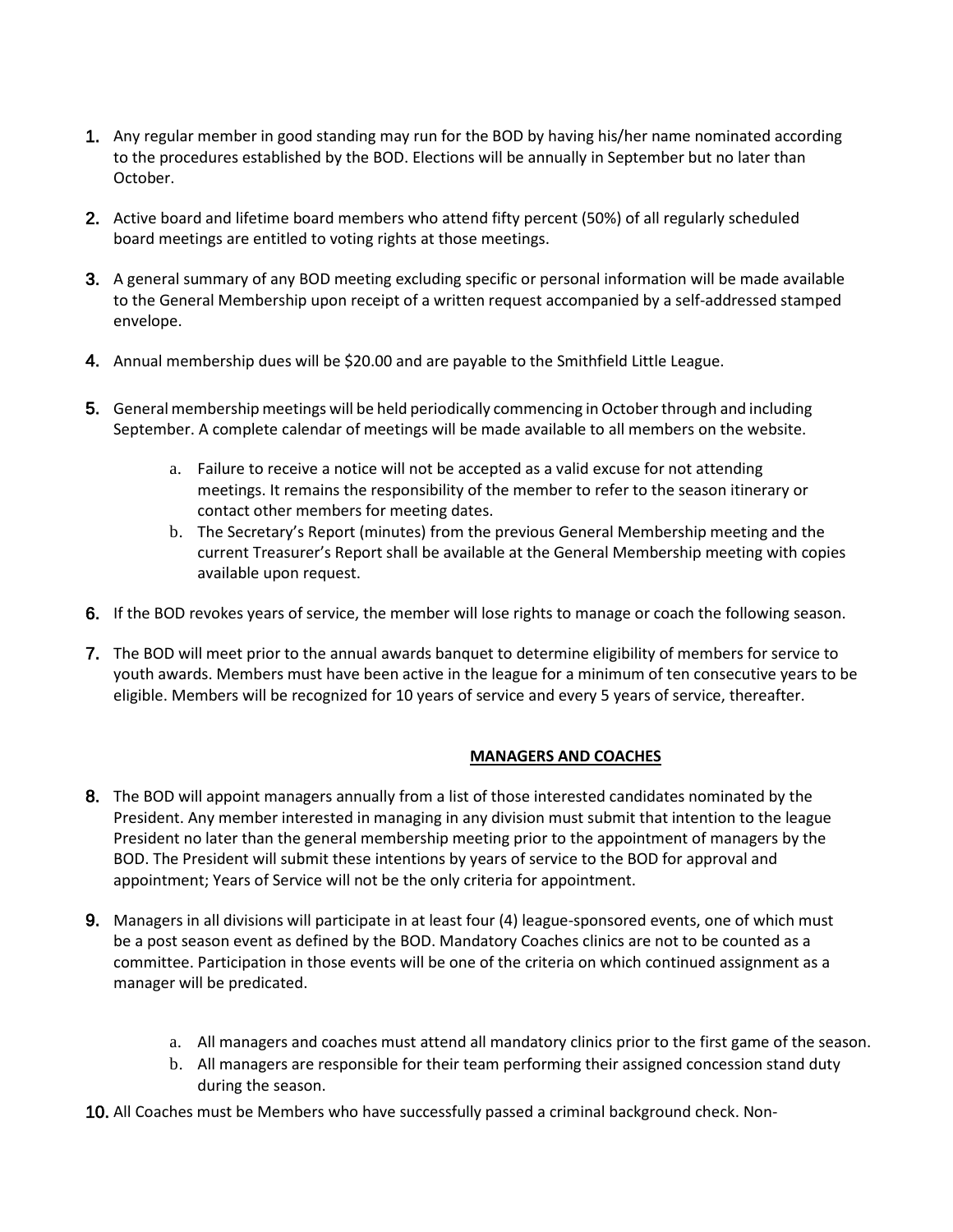members are not allowed to participate in practice, games or league sanctioned events.

- 11. All managers, coaches, and spectators will conduct themselves in a responsible manner at all leaguesponsored games, practices, and events. Abusive language, heckling, and arguing with opponents, umpires, fans, or managers and coaches will not be tolerated. Remember to build confidence in your players through constructive criticism. Correct mistakes in a quiet friendly manner. Little Leaguers are receptive to instruction and ideas; building their confidence through friendly persuasion will work wonders. The League hereby adopts, as a general rule, that no volunteer or paid personnel, including but not limited to those volunteers who participate as a coach, manager or umpire, may take the field, enter the dugout or otherwise participate as coach, manager or umpire under the influence of any legal or illegal substance, that is considered to have the ability to affect behavior or decision making, or could otherwise jeopardize the safety of the players and spectators. Such substances include alcohol, illegal drugs and prescription medication containing narcotics or opiates, including but not limited to medical marijuana and edibles. Likewise, no spectator may be in attendance at any game or practice under the influence of any legal or illegal substance, that is considered to have the ability to affect behavior or decision making, or could otherwise jeopardize the safety of the players and other spectators. The Board of Directors will review all infractions of this by-law. Depending on the Board's evaluation of the seriousness of the offense, or its frequency, the Board in its sole and absolute discretion may assess additional disciplinary action up to and including expulsion from the League.
	- a. Any manager or coach disregarding this bylaw may be subject to dismissal from coaching assignment by a decision of the BOD. Members are asked to police themselves in this regard. Any member may report actions contrary to this bylaw to the BOD in writing, dated and signed.

#### **ROSTERS**

- 12. The BOD prior to the draft will determine roster size and age distribution of each Division.
- 13. Individual player registration fees will be set by the BOD on an annual basis.
- 14. The manager and/or moderator must report any player who has missed two consecutive games to the Player Agent.
- 15. Any AAA or Majors team that loses a player for the season must fill the vacancy according to Little League rules and regulations within seven (7) days.

#### **DRAFT**

- 16. Candidates must register on the announced registration dates to be eligible for participation in the league regardless of previous year's status. An additional late fee will be assessed for any registration taken after the late registration date.
- 17. All candidates born before **September 1, 2011** must try out to be eligible for play in any division AA or above. Failure of a candidate to try out may result in being placed in a lower Division. The BOD will consider special circumstances on a case-by-case basis prior to the draft each year.
- 18. All Divisions will be redrafted on an annual basis.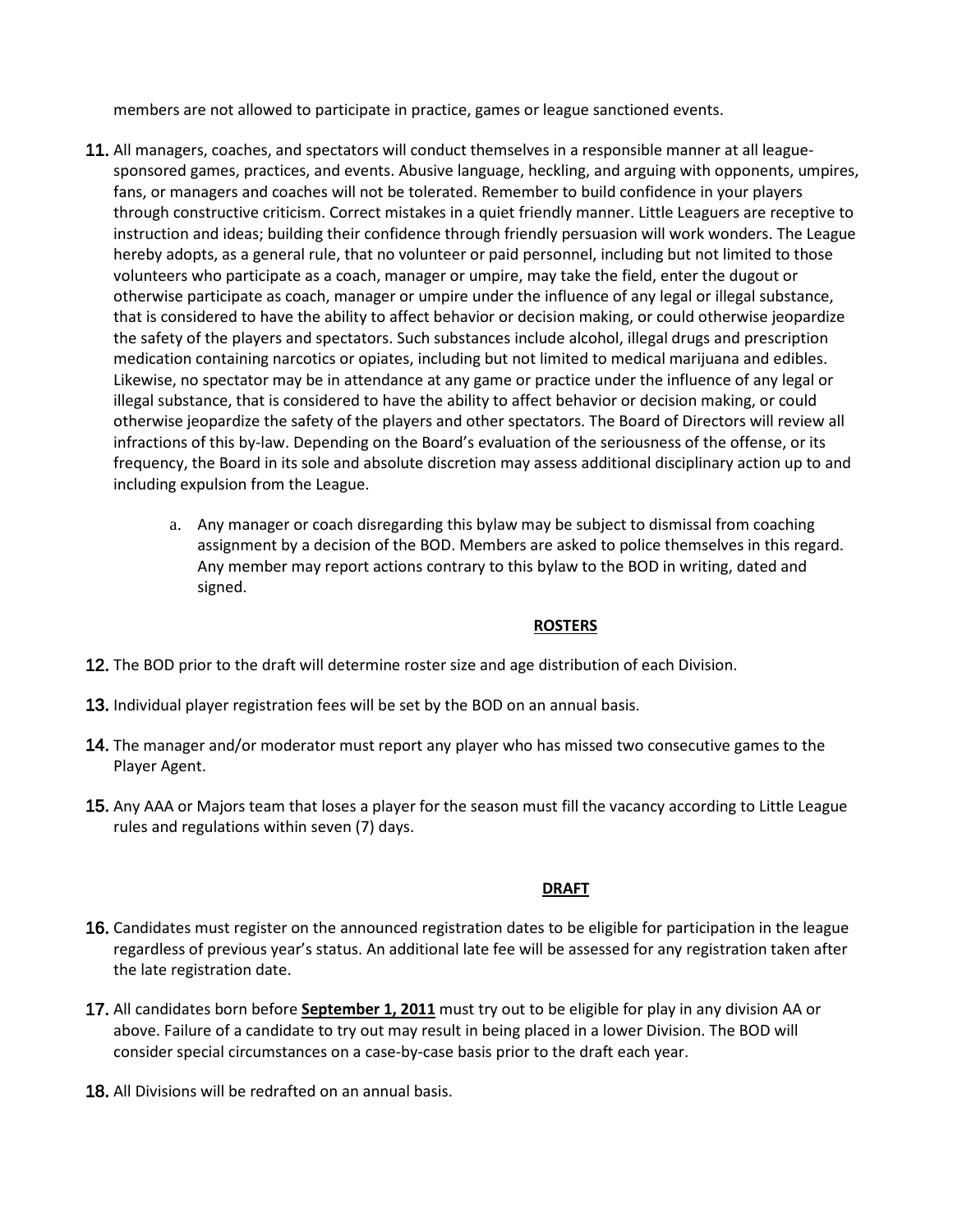19. A manager's son or daughter and sibling picks will be drafted in the appropriate round as determined by the managers in that division in conjunction with the Player Agent AND the approval of independent BOD representatives.

### **LEAGUE PLAY**

- 20. All games played in AAA, Majors, and Teenage Divisions will be governed by the rules of baseball as set forth in the Williamsport Little League Official Regulations and Playing Rules Handbook. All managers of every division must have a copy of this handbook at all times.
	- a. EXCEPTIONS:
		- i. Four hit batsmen in any one game by any one pitcher shall be cause for the immediate removal of said pitcher. In the Teenage Division the pitcher may not reenter the game as a pitcher.
		- ii. Any member of the league that intentionally harms or instructs a player to harm another member shall be removed from the game immediately. The BOD will take appropriate disciplinary action.
		- iii. In the AAA Division a five (5) run maximum per inning will be followed with the exception of the final inning of play in regular season play.
		- iv. The home team receives the first base dugout for all games at all levels.
		- v. Continuous batting order will be used for all divisions.
- 21. All Majors, AAA and AA, players present in uniform must enter each game in an active role (except base coaching) by the start of the 2nd inning. No player shall sit (occupy a bench position) for more than 2 non-consecutive innings during any regulation game. Defensive substitutions are prohibited during an inning.
	- a. EXCEPTIONS:
		- i. Games abbreviated by inclement weather or darkness.
		- ii. Players suspended (announced before the game begins).
		- iii. Players removed due to injury, illness, or discipline.
		- iv. In the case of a continued game, once the game is restarted, the manager has the discretion to use players who were not available to play at the start of the game. However, once it is decided to use these players, they all must re-enter the game. A manager may not be selective in the use of this rule.
- 22. A complete game in AAA and Majors shall be three (3) innings or two and one-half (2 ½) innings if the home team is ahead.
- 23. One adult manager or coach will remain in the dugout at all times. In AAA and above divisions, all coaches and managers will remain in the dugout at all times except for when coaching bases. Only a manager can appeal a call.
- 24. Coaches in AA, AAA, Majors, and Teenage Division must submit accurate pitch counts and game reports, in the appropriate league format, as soon as possible but no later than 12 hours after completed game to the Division Moderator. Violation of this rule will result in an automatic one (1) game suspension for each violation.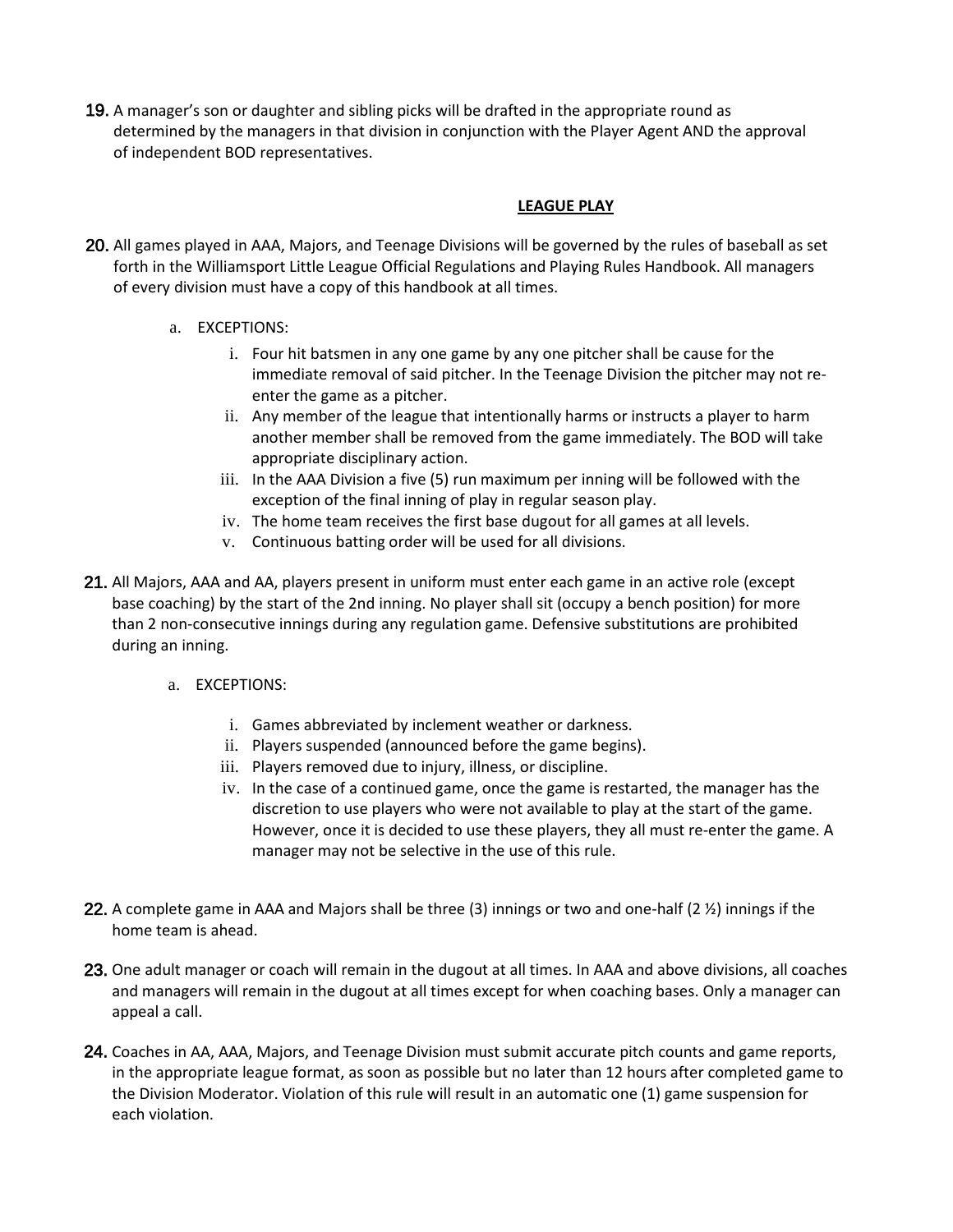25. Failure to adhere to the pitch count rule will result in a 2-game suspension to start immediately, but can be appealed to the BOD.

# **POSTPONEMENTS, CANCELLATIONS & FORFEITS**

26. No manager or coach shall postpone a game for any reason. The President or his designee shall postpone all Majors, AAA, and Teenage Division games, these games will be rescheduled prior to the start of the Division Playoffs.

#### **LEAGUE CHAMPIONS**

- 27. Majors & AAA: The regular season is played for the purpose of placement in a postseason tournament. The winner of the Championship Tournament is the league champion.
	- a. The BOD, with the assistance of the moderators, will determine the format and scheduling of the end of season tournament. The postseason tournament for AAA and Majors shall be non-seeded.
	- b. Majors: The regular season will be comprised of 18 regular season games when feasible and at least 2 postseason games, for a minimum of 20 games total. Postseason format will be determined by the BOD.
	- c. Teenage Division: In consultation with Rhode Island District 4 Little League, the BOD will determine the playoff format before the start of regular season play if divisions are not playing a District regular season schedule. Playoffs for the district will be decided by the District Teenage Division coordinator.
- 28. Divisions AAA and above will use the following format for all ties.
	- a. Head-to-Head
	- b. Runs Against
	- c. Coin Toss

#### **ALL- STAR TOURNAMENTS**

- 29. The BOD will appoint All-Star Managers from a list of those interested candidates nominated by the President in the Majors, AAA, and Teenage divisions for the current season. Managers and Coaches must be in the same division as the All-Star team.
	- a. The manager must meet minimum requirements and guidelines on practice and time commitment as set forth by the BOD or another manager may be selected. Decorum on the field will be considered along with the manager's responsibility to fulfill all of his or her required commitments to the league.
	- b. All procedures are to be conducted prior to the date that Little League allows the first All- Star practice.
	- c. When possible, Majors All-star teams, players and coaches, shall attend other teams' All-star games to support their fellow Little Leaguers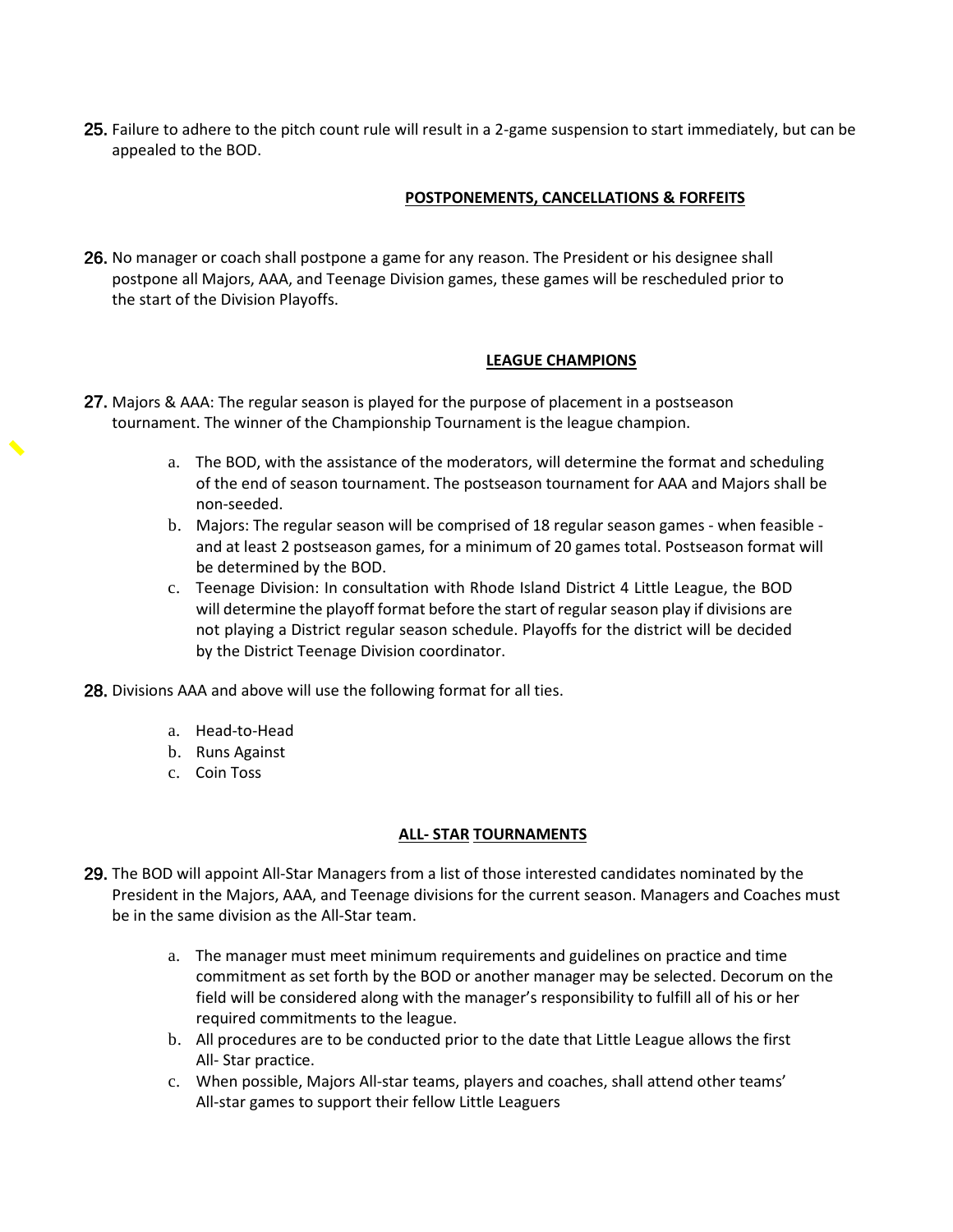# **EQUIPMENT**

- 30. The Equipment Officer is accountable to the BOD for all purchases. No member of the Smithfield Little League is allowed to charge any purchases at any business in the name of the Smithfield Little League without written consent.
- 31. Each team will have a least six (6) batting helmets and at least one (1) helmet per team will include a protective shield approved for Little League use. More helmets will be provided if requested by manager.
- 32. Each team will have a first aid kit. It is the responsibility of each manager to maintain, replenish, clean, and keep present on the bench at all practices and games. Notify the equipment committee if the contents need to be replaced.
- 33. All equipment, uniforms etc., will be the responsibility of each manager. Once assigned to a team, failure to take proper care of, or to return all equipment intact, may result in forfeiture of managing/coaching years of service status for the following year to be determined by the BOD.

# **MISCELLANEOUS**

- 34. Sponsor Fees: The Teenage Division and Little League will be set by the BOD on an annual basis.
- 35. The Smithfield Little League recognizes the support of the Smithfield Little League's fundraising groups. This support is intended to be reciprocal. All monies raised by these fundraising groups are done so on behalf of the Smithfield Little League and will be remitted to the league Treasurer within 14 days after the season's end, including post-season tournaments.
- 36. All members of the league in possession of electronic or written records are required to back- up information regularly and turn all information into the league designee on disk or paper before the end of the season records audits.

#### **POSTSEASON TOURNAMENTS**

- 37. Tournament teams are not considered as All- Star teams.
	- a. Managers and coaches will be chosen by the BOD and appointed early enough to practice prior to the start of a tournament.
- 38. All players interested will be allowed to participate on a tournament team. The BOD will determine the selection process.
	- a. Tournament team fees will be set by the BOD on an annual basis.
- 39. Managers must seek approval from BOD before submitting tournament applications. Tournament teams represent Smithfield Little League. Managers, coaches, and players should carry themselves in a manner consistent with these bylaws.

#### **SAFETY**